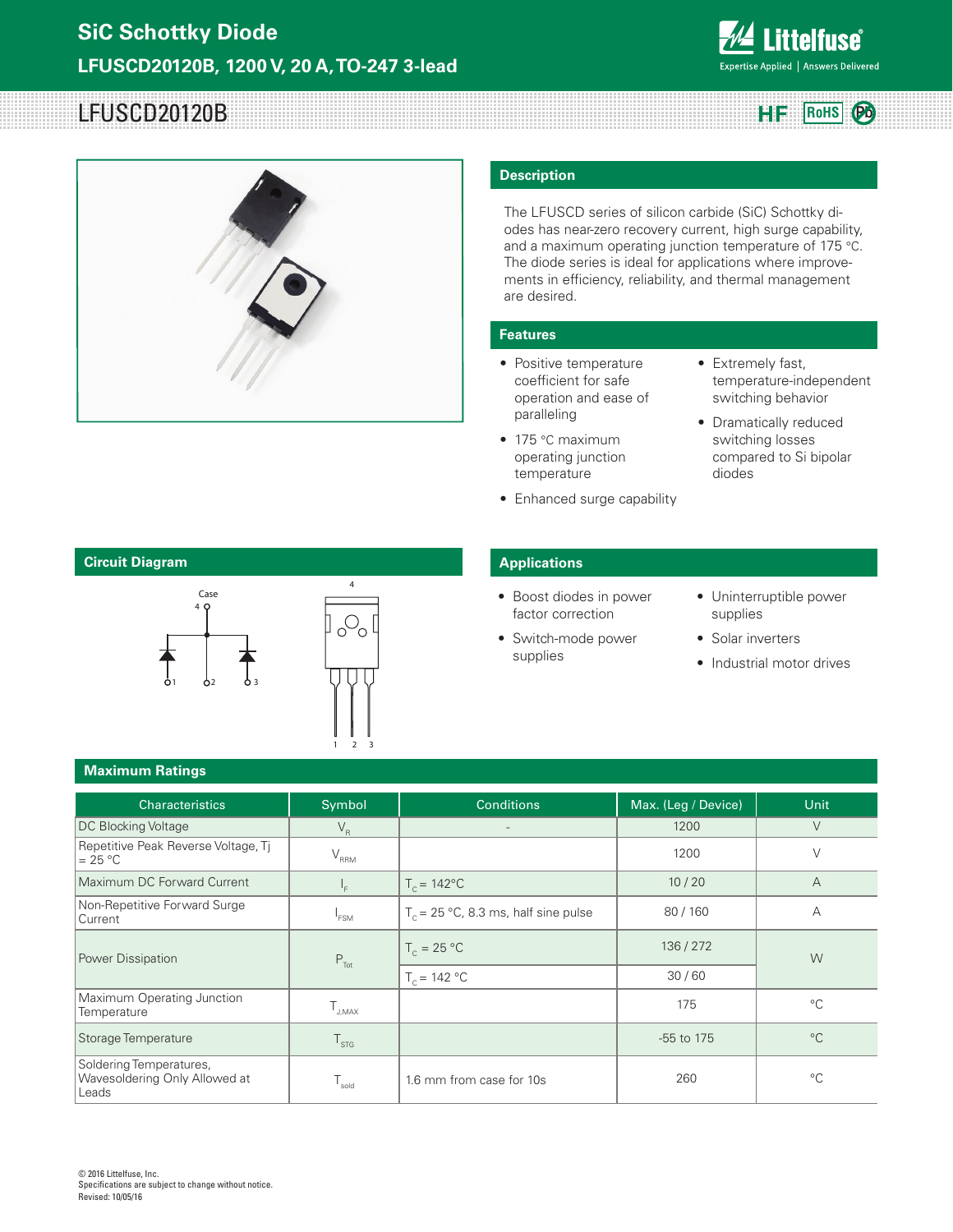# **LFUSCD20120B, 120 V, 20 A, TO-247 3-lead**

#### **Electrical Characteristics**

| <b>Characteristics</b>         |         |                                                              | Value (Leg / Device)     |            |            |        |  |
|--------------------------------|---------|--------------------------------------------------------------|--------------------------|------------|------------|--------|--|
|                                | Symbol  | Conditions                                                   | Min.                     | Typ.       | Max.       | Unit   |  |
| Forward Voltage                |         | $I_{\rm r}$ = 20 A, T <sub>1</sub> = 25 °C                   | $\overline{\phantom{a}}$ | 1.5        | 1.7        | $\vee$ |  |
|                                | $V_F$   | $I_{\rm r} = 20 \text{ A}$ , T <sub>1</sub> = 175 °C         |                          | 2.5        | 3          |        |  |
| Reverse Current                | 'R      | $V_R = 1200 V, T_I = 25 °C$                                  |                          | 30/60      | 250/500    | μA     |  |
|                                |         | $V_{\rm B} = 1200 \,\rm V$ , T <sub>1</sub> = 175 °C         |                          | 60/120     | 800 / 1600 |        |  |
| <b>Total Capacitive Charge</b> | $Q_{c}$ | $V_{\rm B}$ = 600 V, I <sub>E</sub> = 20 A, di/dt = 250 A/µs |                          | 35/70      |            | nC     |  |
| <b>Total Capacitance</b>       | C       | $V_p = 1 V$ , f = 1 MHz                                      |                          | 500 / 1000 |            |        |  |
|                                |         | $V_{\rm B}$ = 300 V, f = 1 MHz                               |                          | 50/100     |            | pF     |  |
|                                |         | $V_p = 600 V$ , f = 1 MHz                                    |                          | 36/72      |            |        |  |

#### Footnote:  $T_1 = +25$  °C unless otherwise specified

| Thermal Characteristics |                             |                          |                          |                          |       |      |
|-------------------------|-----------------------------|--------------------------|--------------------------|--------------------------|-------|------|
| <b>Characteristics</b>  | Symbol<br><b>Conditions</b> |                          | Value (Leg / Device)     |                          |       |      |
|                         |                             | Min.                     | Typ.                     | Max.                     | Unit  |      |
| Thermal Resistance      | $R_{\text{euc}}$            | $\overline{\phantom{a}}$ | $\overline{\phantom{a}}$ | $\overline{\phantom{a}}$ | /0.55 | °C/W |



## **Figure 1: Typical Reverse Characteristics Figure 2: Typical Foward Characteristics**

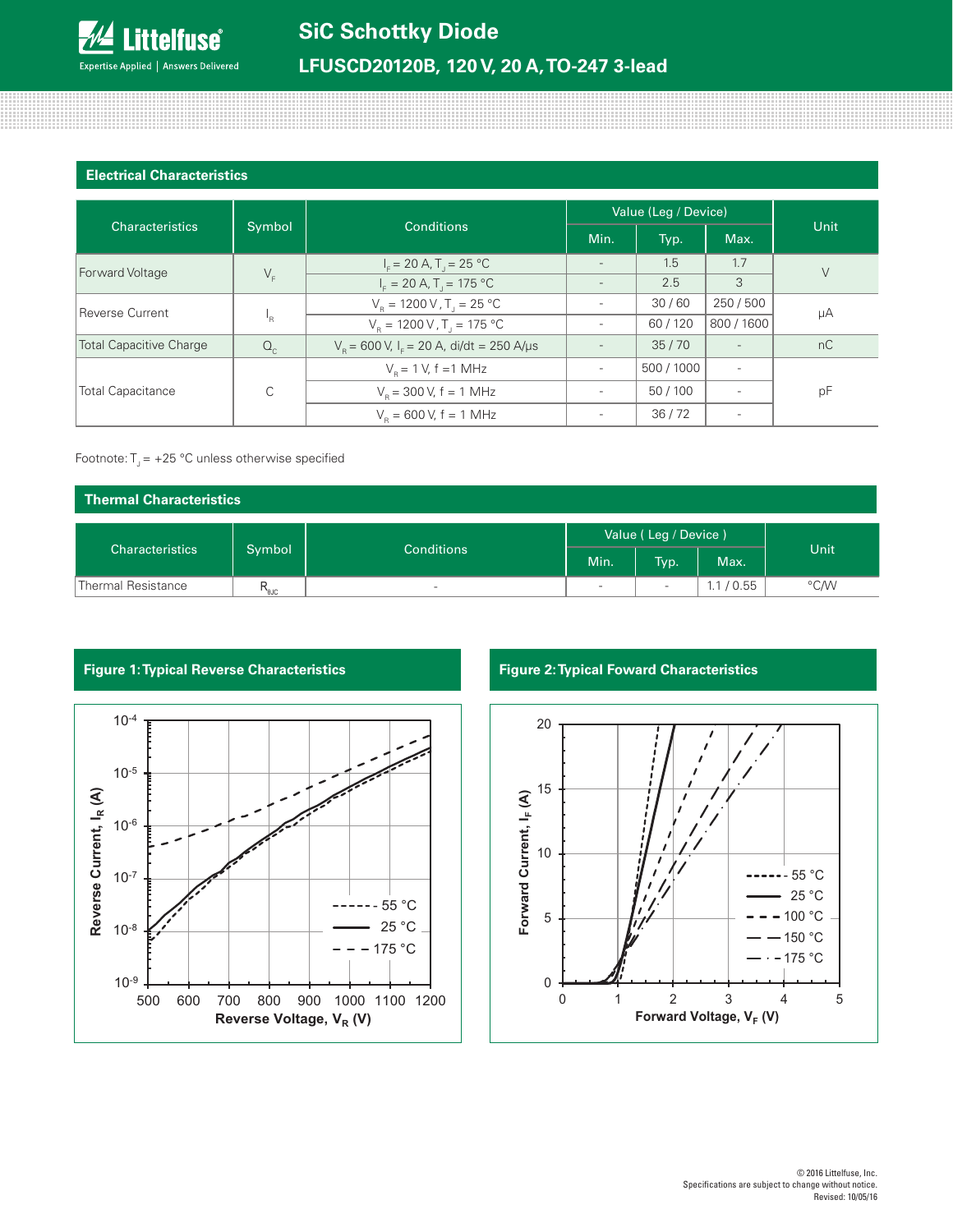



**Figure 3: Power Disipation Figure 4: Diode Foward Current**



### **Figure 5: Capacitance vs. Reverse Voltage**



**Figure 6: Transient Thermal Impedance**